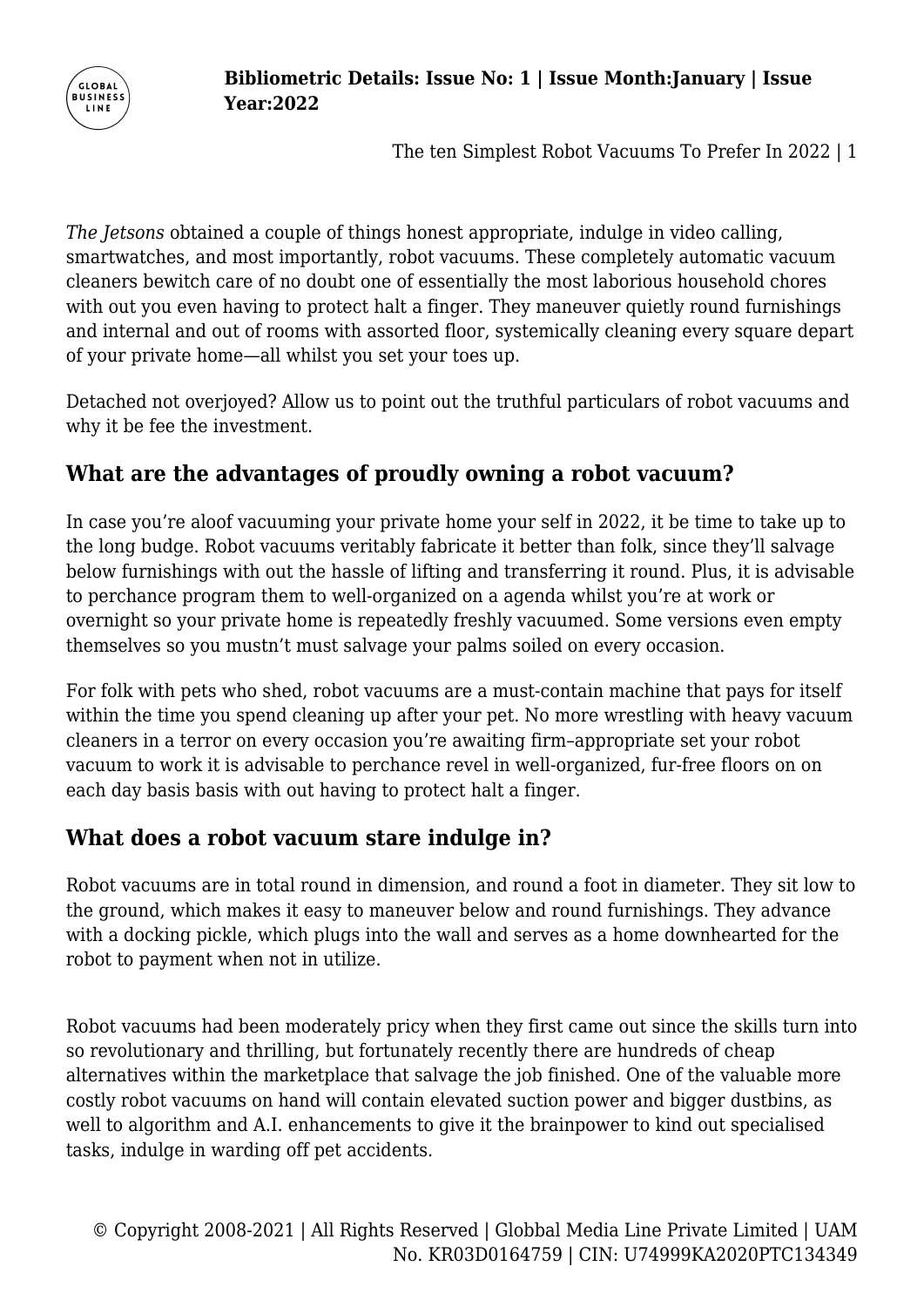

# **What tools fabricate it is advisable to even must well-organized your robot vacuum?**

Like a odd vacuum cleaner, robot vacuums need occasional upkeep in checklist to wellorganized effectively and well. Hair is no doubt one of essentially the most frequent things that gets stuck in a vacuum's parts, and may possibly well effortlessly be clipped utilizing scissors or a pointy knife to slit the strands earlier than putting off. You are going to also must wipe the sensors well-organized with a dry fabric to manufacture positive your robot vacuum maintains its truthful-tuned sense of direction. At closing, you are going to must protect a halt peep on the filter, and well-organized or substitute it in maintaining with the producer's advice.

By no arrangement toddle the broom and dustbin your self again. In case you're ready for robots to relief slit your household chores in half of, we have rounded up the 10 most challenging robot vacuum cleaners that well-organized lickety-split and effectively.

### *Read more: [Simplest Tech Objects](https://www.menshealth.com/technology-gear/a38311826/best-gadgets-for-men/)*

Simplest Total Robot Vacuum

Roomba s9+

It be a splurge, but this robot vacuum comes with natty parts that positively manufacture this model fee the investment. The three-stage cleaning gadget lifts, loosens, and eliminates particles and pet hair from deep internal your carpets with 40 times the suction power of previous items. Use order assistant or the iRobot Dwelling app to well-organized messes honest appropriate when they happen with instructions indulge in, "Roomba, well-organized below the dining desk."

- **Weight**: 8.2 kilos
- **Battery Lifestyles**: 60 minutes
- **Scheduling**: Lag
- Self-emptying dustbin
- Extremely efficient suction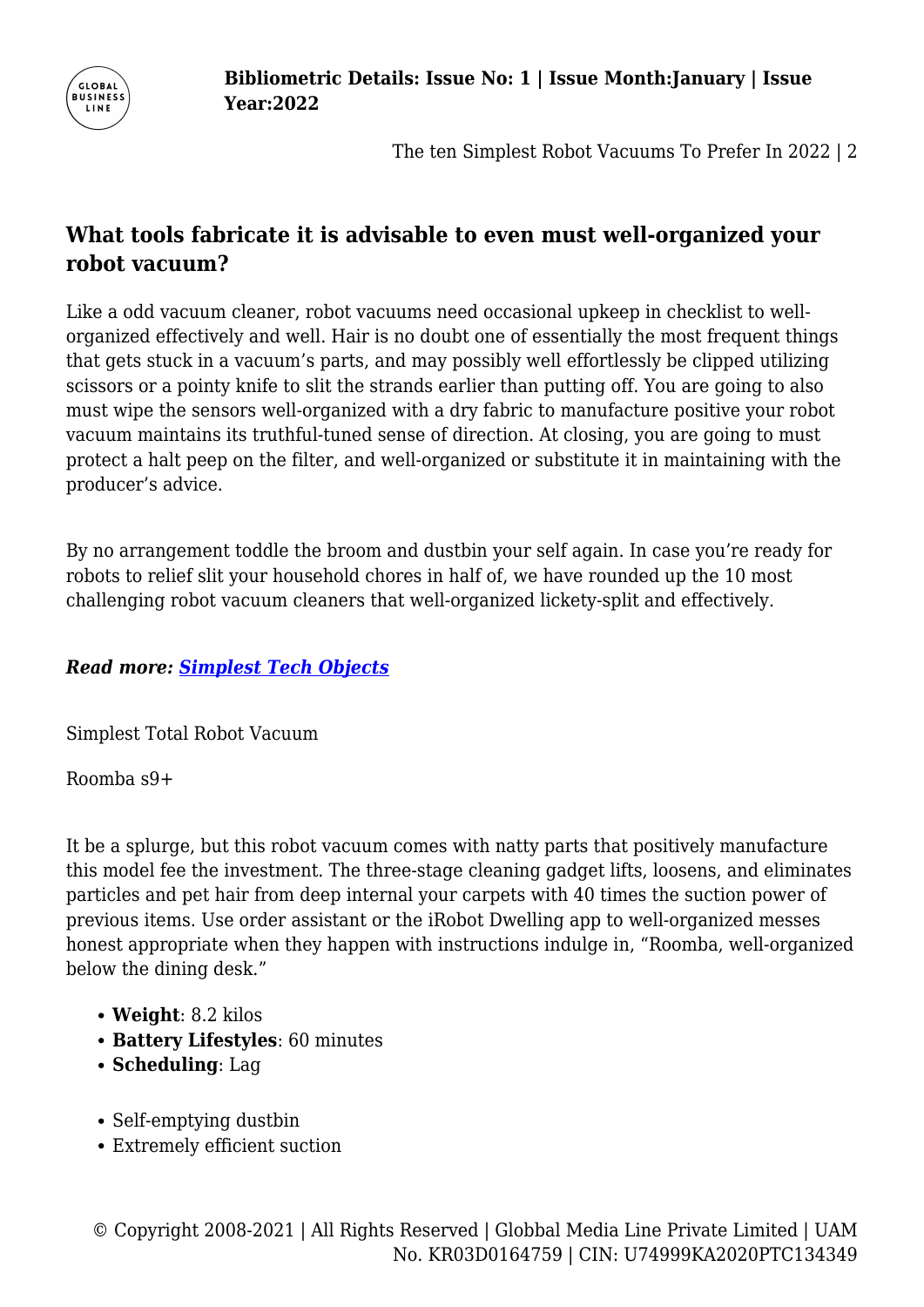

- Like minded with Amazon Alexa and Google Assistant
- Costly
- Short battery existence

Simplest 2-in-1 Vacuum and Mop

S7 Robot Vacuum and Mop

This 2-in-1 vacuum and mop will manufacture positive you never must push a brush or mop all over the home ever again. Scrubbing up to 3,000 times per minute, the S7 effortlessly lifts dirt, hair, and stains from surfaces. The mop lifts when a carpet is detected, so it is advisable to perchance mop challenging floors and vacuum carpets in a single wellorganized.

- **Weight**: 8 kilos
- **Battery Lifestyles**: 180 minutes
- **Scheduling**: Lag
- Dual vacuum and mopping capabilities
- Prolonged battery existence
- Ability to space no-lumber zones and invisible walls
- Auto-empty dock purchased individually
- Reviewers disclose it'll scratch hardwood floors
- Loud

Simplest For Cleansing Under Furniture

BoostIQ RoboVac 12

At appropriate 2.85 inches huge, the RoboVac 12 will be slim, alternatively it also packs some serious suction strength to manufacture positive a truly easy, thorough wellorganized. More than one cleaning modes and auto-well-organized scheduling retains your private home having a seek spotless day in and day out.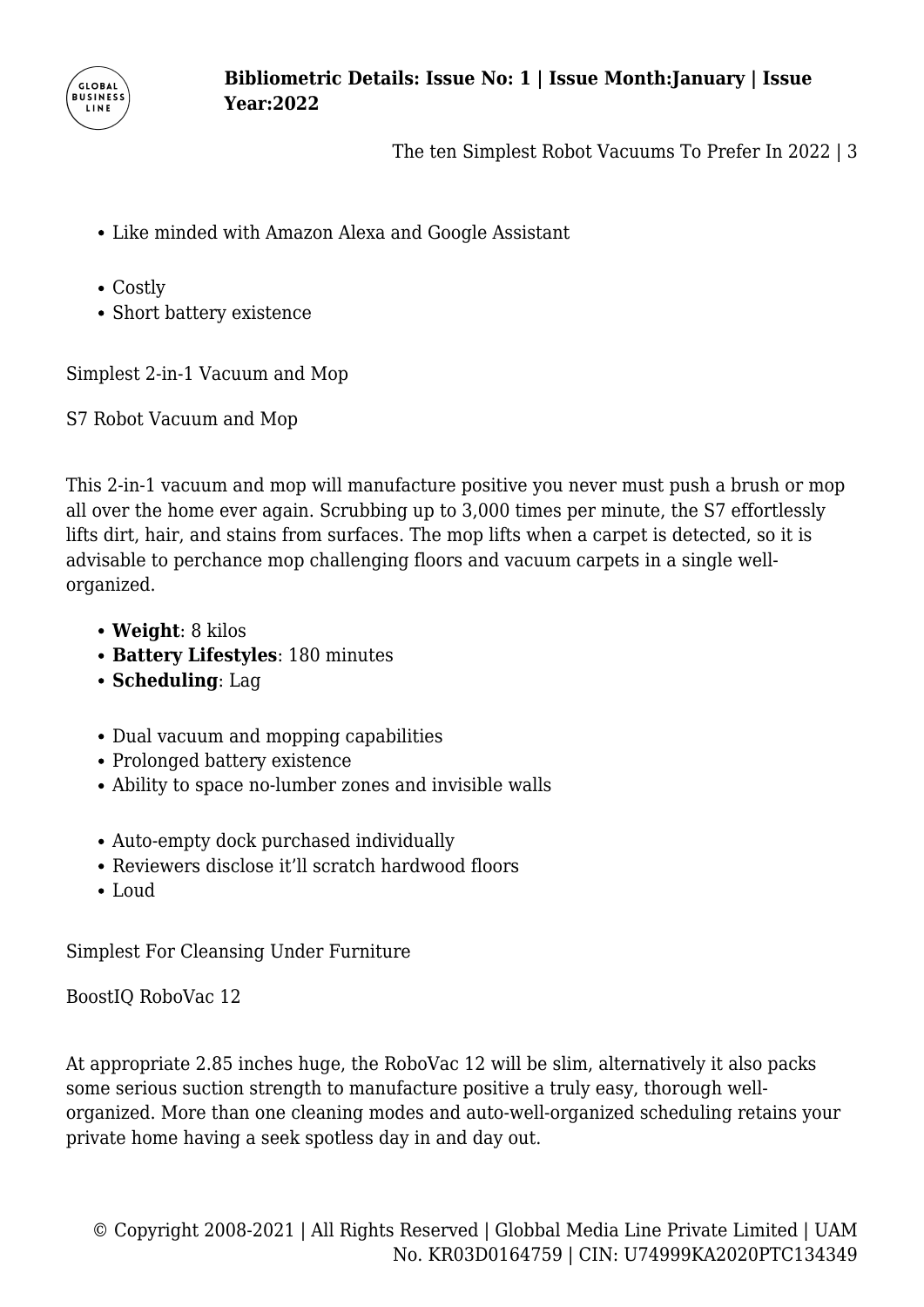

- **Weight**: 5.73 kilos
- **Battery Lifestyles**: 100 minutes
- **Scheduling**: Lag
- Slim and aloof
- Lage 0.6L dustbin
- Sturdy suction
- No longer correct for excessive-pile carpet
- No longer indulge in minded with natty home gadgets
- Can not program more than one cleaning schedules

Simplest for Cleansing Corners

D8 Intellligent Robotic Vacuum

Now not just like the remainder of the alternatives on this checklist, the Neato D8 just isn't round. As a replacement, it be fashioned indulge in a D, which allows for a brush honest appropriate on the perimeter of the vacuum for corner-to-corner and edge-to-edge cleaning. This natty vacuum is powered by LIDAR—the same skills order in self-riding vehicles—and makes utilize of lasers to map and navigate your private home, cleaning in straight traces to give your carpets that pleasant appropriate-vacuumed stare.

- **Weight**: 8 kilos
- **Battery Lifestyles**: 90 minutes
- **Scheduling**: Lag
- Cleans in corners and edges
- Wise home mapping
- Works with Amazon Alexa
- Costly
- Requires manual dustbin emptying
- No longer indulge in minded with Google Assistant

Simplest Self-Emptying Robot Vacuum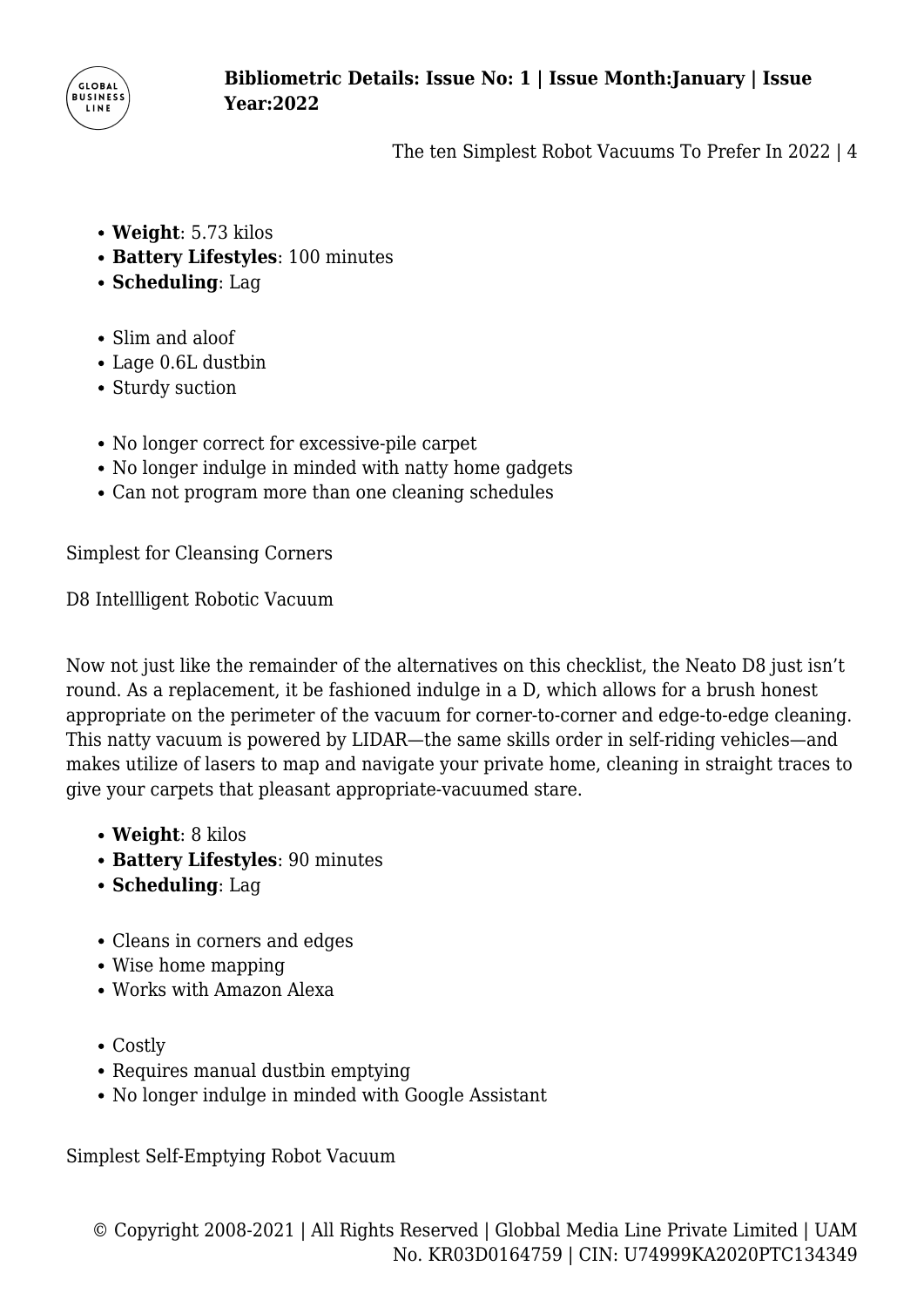

#### RV1001AE IQ Robot Self-Empty

Space it and neglect it: this Shark robot vacuum parts a bagless, self-emptying downhearted that holds up to 45 days of dirt and particles. It be designed to well-organized challenging floors and carpet, alternatively it be particularly factual at selecting up pet hair and long hair, attributable to the self-cleaning brush roll, which prevents annoying hair wrap.

- **Weight**: 13.23 kilos
- **Battery Lifestyles**: 90 minutes
- **Scheduling**: Lag
- Self-emptying downhearted
- Self-cleaning brush roll
- Helps scheduling and targeted procedure cleaning
- Loud
- Reviewers order the robot gets effortlessly at a loss for phrases
- Doesn't well-organized well round edges and corners

Simplest Life like Robot Vacuum

Roomba® i3 (3150) Wi-Fi® Linked Robot Vacuum

No longer simplest does this robot vacuum contain a excessive suction power, alternatively it also has dual multi-surface rubber brushes that self-adjust to assorted ground forms. It seamlessly strikes from one room to one other, cleaning in neat rows utilizing revolutionary ground monitoring sensors. Equipped with evolved iRobot hardware, it'll even imply extra cleanings when the pollen count is excessive or all the arrangement in which via pet shedding season.

- **Weight**: 10.43 kilos
- **Battery Lifestyles**: 90 minutes
- **Scheduling**: Lag
- Detects and makes a speciality of heavily soiled areas
- Like minded with Google Assistant and Amazon Alexa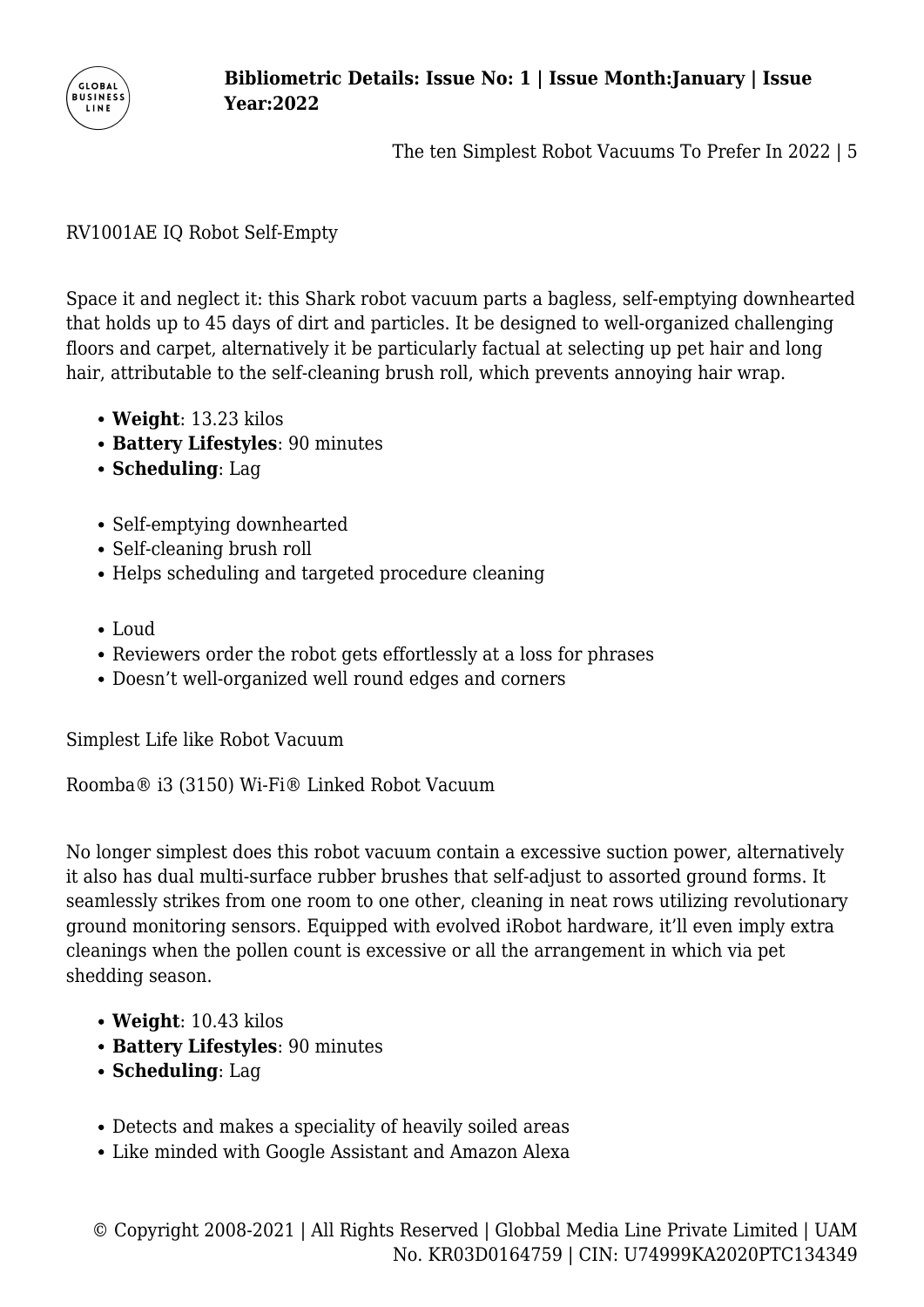

- Mechanically recharges
- Lacks natty mapping
- Moderate battery existence
- Self-emptying dustbin sold individually

Simplest Robot Vacuum for Carpet

S4 Max Robot Vacuum with Lidar Navigation

With multi-ground mapping, adjustable suction power, and a runtime of 180 minutes per payment, this robot vacuum provides a superior well-organized. It automatically increases suction power to its maximum when a carpet is detected, offering a more thorough vacuum. You should perchance also program no-lumber zones and invisible walls to protect this robot vacuum cleaner from going any place it mustn't.

- **Weight**: 12.07 kilos
- **Battery Lifestyles**: 180 minutes
- **Scheduling**: Lag
- Orderly navigation
- Big suction power
- Detached
- No self-emptying bin
- Unhappy performance in corners
- No skill to space walls or no-lumber zones

Simplest Funds Robot Vacuum

Roomba 694 Wi-Fi Linked Robot Vacuum

Sort out on each day basis dirt, dirt, and particles from carpets and challenging floors with this cheap robot vacuum. It has an edge-sweeping brush to salvage into corners and along edges, and it be indulge in minded with natty gadgets so it is advisable to perchance program a cleaning session from any place with appropriate your order.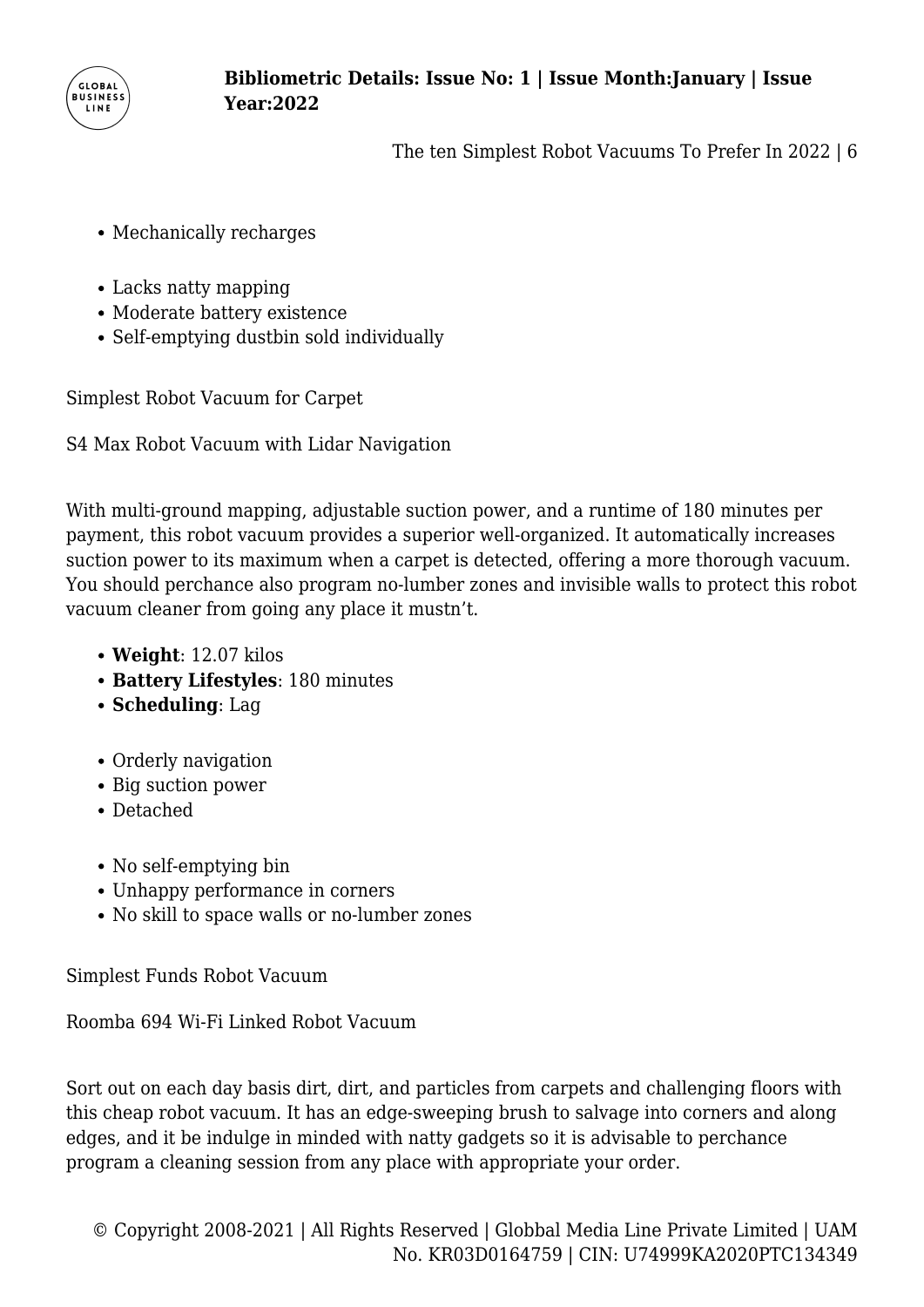

- **Weight**: 6.77 kilos
- **Battery Lifestyles:** 90 minutes
- **Scheduling**: Lag
- Cleans well in corners
- Set up cleans dirtier areas of your private home
- Auto-adjusts between hardwood and carpet
- Tiny dirt bin that wishes to be emptied veritably
- Reviewers order the robot has grief returning to dock pickle
- Cleans in random pattern

Simplest Multi-Purposeful Robot Vacuum

SpinWave Wet and Dry Robotic Vacuum

This one shrimp machine will substitute two of essentially the most cumbersome cleaning provides on your closet. The two-tank cleaning gadget parts rotating mop pads to mop challenging floors and a triple-motion cleaning gadget to vacuum up pet hair, dirt, and assorted particles. Simplest of all, this product would not appropriate well-organized up after pets, it helps keep them, too. Every decide supports the BISSELL Pet Foundation and its mission to relief keep homeless pets.

- **Weight:** 7.5 kilos
- **Battery Lifestyles:** 100 minutes
- **Scheduling**: Lag

### *Read more: [Simplest Vacuums for Tiny Apartments](https://www.menshealth.com/technology-gear/g35311665/best-vacuums-small-apartment/)*

- Rotating mop pads for deep well-organized
- Avoids carpet and procedure rugs while wet cleaning in mopping mode
- Extremely efficient suction in vacuum mode
- Studies warn it infrequently leaks
- Would possibly perchance possibly also descend off ledges or stairs
- Subpar home mapping skills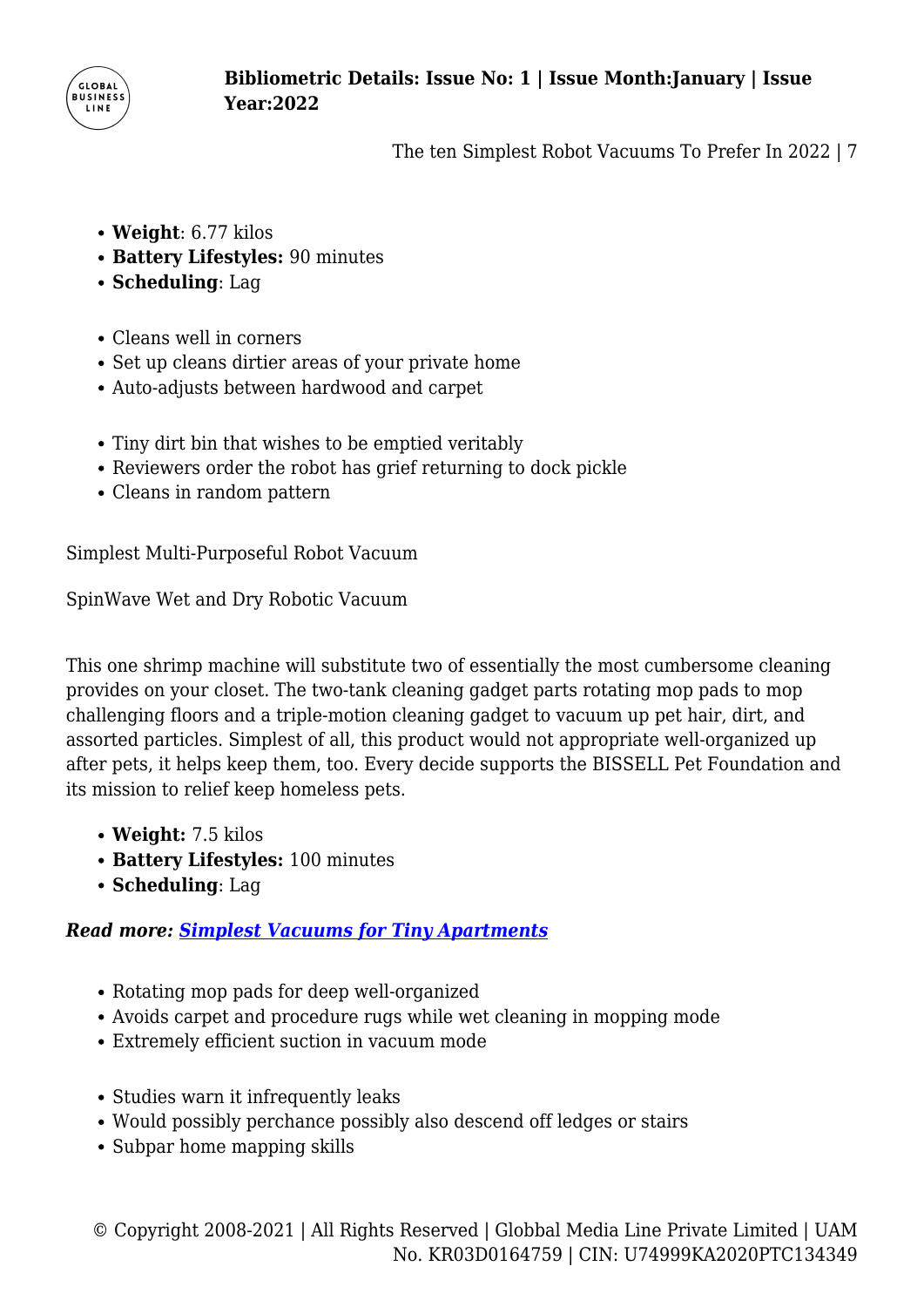

Simplest Detached Robot Vacuum

good ample650 Robot Vacuum

This machine has three phases of adjustable suction power (600Pa/1200Pa/2000Pa) to raise up dirt, dirt, and pet hair from all ground forms. A tangle-free silicone main brush cleans pet hair effectively with out getting stuck.

- **Weight**: 11.48 kilos
- **Battery Lifestyles**: 130 minutes
- **Scheduling**: Lag

#### *Read more: [Simplest Vacuums for Pet Hair](https://www.menshealth.com/technology-gear/g35713163/best-vacuum-pet-hair/)*

- Life like
- Detached
- Cleans pet hair effectively
- No skill to space walls or no-lumber zones
- Reviewers order the mobile app is buggy, but it is advisable to perchance delivery manally
- Subpar home mapping skills

#### [Cristina Montemayor](http://www.menshealth.com/author/234240/Cristina-Montemayor/)

Cristina Montemayor is a freelance author and journalist residing in Austin, Texas, covering beauty, grooming, vogue, and tradition.

This express material is created and maintained by a 3rd birthday party, and imported onto this web page to relief customers present their electronic mail addresses. It is doable for you to to derive more records about this and same express material at piano.io

## **Share this:**

- [Click to share on Twitter \(Opens in new window\)](https://www.businessline.global/the-ten-simplest-robot-vacuums-to-prefer-in-2022/biotech-and-pharma/?share=twitter)
- [Click to share on Facebook \(Opens in new window\)](https://www.businessline.global/the-ten-simplest-robot-vacuums-to-prefer-in-2022/biotech-and-pharma/?share=facebook)

© Copyright 2008-2021 | All Rights Reserved | Globbal Media Line Private Limited | UAM No. KR03D0164759 | CIN: U74999KA2020PTC134349